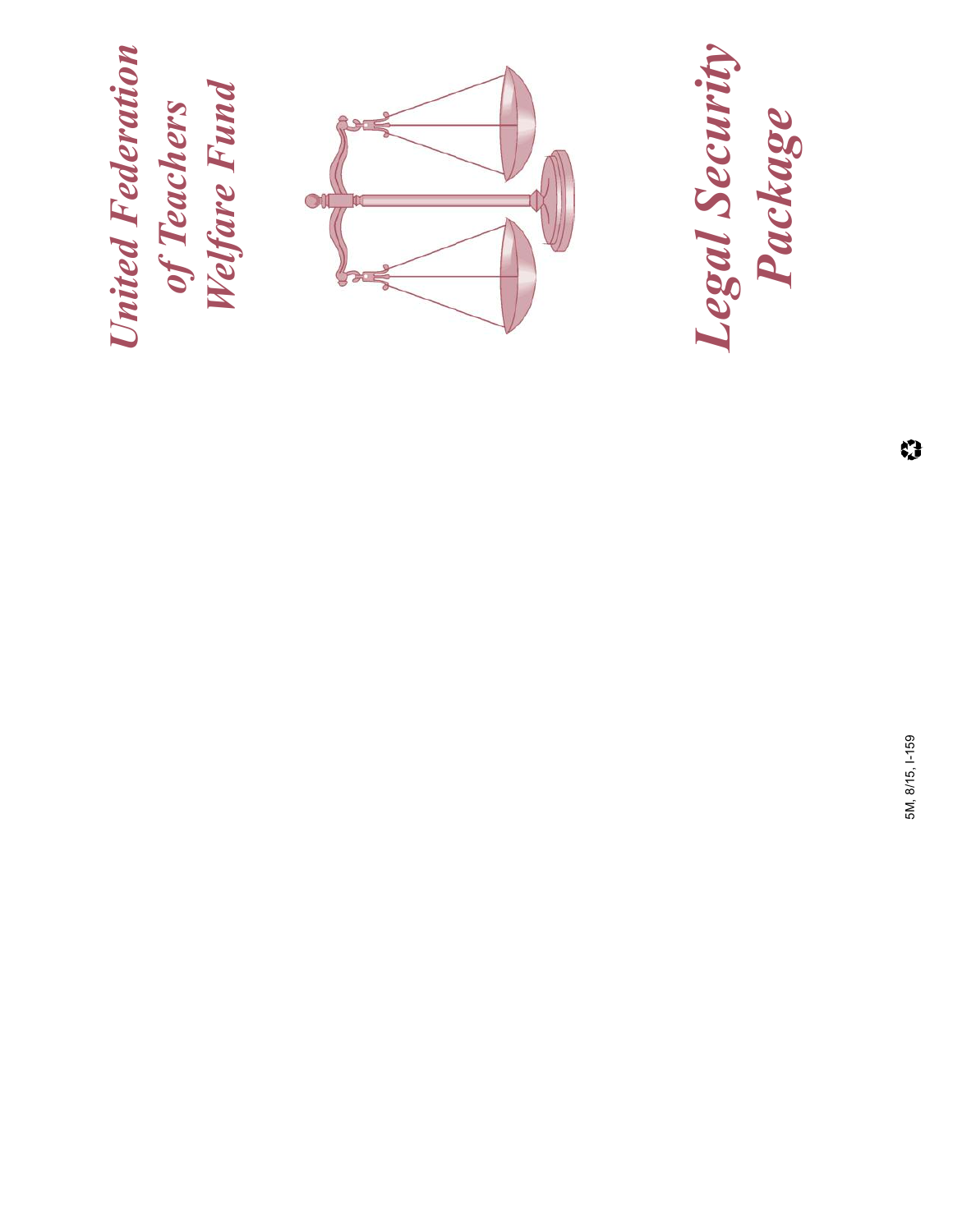| Date Received: | <b>For Office Use Only</b> |                 |      |                                                  |
|----------------|----------------------------|-----------------|------|--------------------------------------------------|
|                | Q. Rev.                    | <b>Initials</b> | Date | <b>HCP/POA Mailed</b><br>Initials<br><b>Date</b> |
|                | W. Rev.                    | <b>Initials</b> | Date | W. Mailed<br>Initials<br>Date                    |

### *Personal Data*

The information requested on this Personal Data Sheet will be used solely for the preparation of your legal documents. All documents drafted in response to this completed questionnaire will be prepared for the Covered Individual named on this Personal Data Sheet. You cannot divide the documents in this Security Package between Covered Individuals. Complete attorney/client confidentiality will be preserved at all times. If you have any questions, please call the National Legal Office at 800-832-5182 (for New York residents) or 800-292-8063 (for residents of all other states). Florida residents may contact the Florida State Legal Office at 954-424-1200 or 800-654-1945.

**(Please Print)**

| Legal Plan Covered Participant's Name:     |               |                                                 |      |  |                                          |
|--------------------------------------------|---------------|-------------------------------------------------|------|--|------------------------------------------|
| First                                      | Middle        |                                                 | Last |  | NYSUT Member ID#                         |
| 1. Your Name (if other than above):        |               |                                                 |      |  |                                          |
| First                                      | Middle        |                                                 | Last |  |                                          |
|                                            |               |                                                 |      |  |                                          |
| 4. Sex: $\Box$ Male                        | $\Box$ Female | 5. Marital Status: $\Box$ Single $\Box$ Married |      |  | □ Widowed                                |
| 6. Current Address:                        |               | $\Box$ Separated                                |      |  | $\Box$ Divorced $\Box$ Domestic Partners |
|                                            |               |                                                 |      |  |                                          |
|                                            |               |                                                 |      |  |                                          |
| 7. Telephone number(s):                    |               |                                                 |      |  |                                          |
|                                            |               |                                                 |      |  |                                          |
|                                            |               |                                                 |      |  |                                          |
|                                            |               |                                                 |      |  |                                          |
|                                            |               |                                                 |      |  |                                          |
| 11. Indicate if spouse or domestic partner |               |                                                 |      |  |                                          |
|                                            |               |                                                 |      |  |                                          |

**1**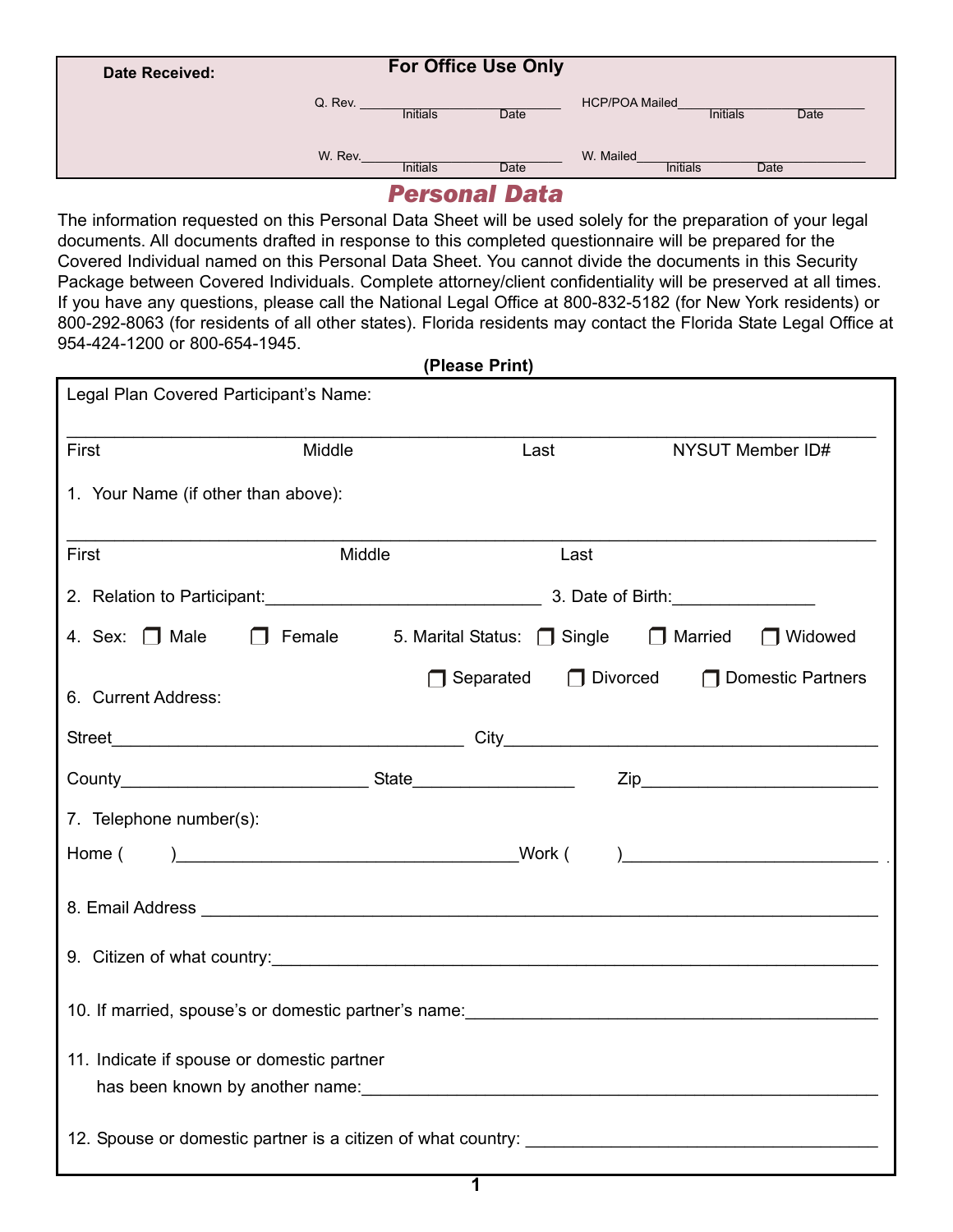## *I. Health Care Proxy and II. Living Will*

The Health Care Proxy (also known in some states as the "Medical Durable Power of Attorney") allows you to appoint an agent to make all health care decisions for you in the event that you are unable to make those decisions. Your agent's authority will begin when physicians determine you lack the capacity to make health care decisions. You may appoint your spouse or domestic partner if you desire. Also, you may appoint an alternate agent in the event your primary choice is unable or unwilling to act as your agent. You may appoint one agent and one (or more) alternate agent(s). However, only one agent can act in that capacity at a time.

The Living Will (also known in some states as "Directives for Health Care" or "Instructions Regarding Medical Decisions") indicates that no heroic measures should be taken in the event survival is dependent upon the use of life-sustaining equipment.

Your Health Care Proxy Agent is required to follow the instructions of your Living Will.

The person you appoint as agent or alternate must be over eighteen (18) years old. If you appoint a physician as your agent, he or she may have to choose between acting as your agent or as your attending physician. Also, if you are a patient or resident of a hospital, nursing home or mental hygiene facility, there are special restrictions about appointing someone who works for that facility as your agent. You should ask personnel at the facility to explain those restrictions.

| 1. Health Care Proxy Designated Agent (decision maker) |                               |  |  |  |
|--------------------------------------------------------|-------------------------------|--|--|--|
|                                                        |                               |  |  |  |
|                                                        |                               |  |  |  |
|                                                        |                               |  |  |  |
|                                                        |                               |  |  |  |
|                                                        |                               |  |  |  |
|                                                        | 2. Alternate Agent (optional) |  |  |  |
|                                                        |                               |  |  |  |
|                                                        |                               |  |  |  |
|                                                        |                               |  |  |  |
|                                                        |                               |  |  |  |

Reciprocal Health Care Proxies are two Health Care Proxies made by two persons in which identical agents and directions are made (i.e., husband to wife, wife to husband; domestic partner to domestic partner). There is no charge for reciprocal Health Care Proxies. Check this box if you want reciprocal Health Care Proxies.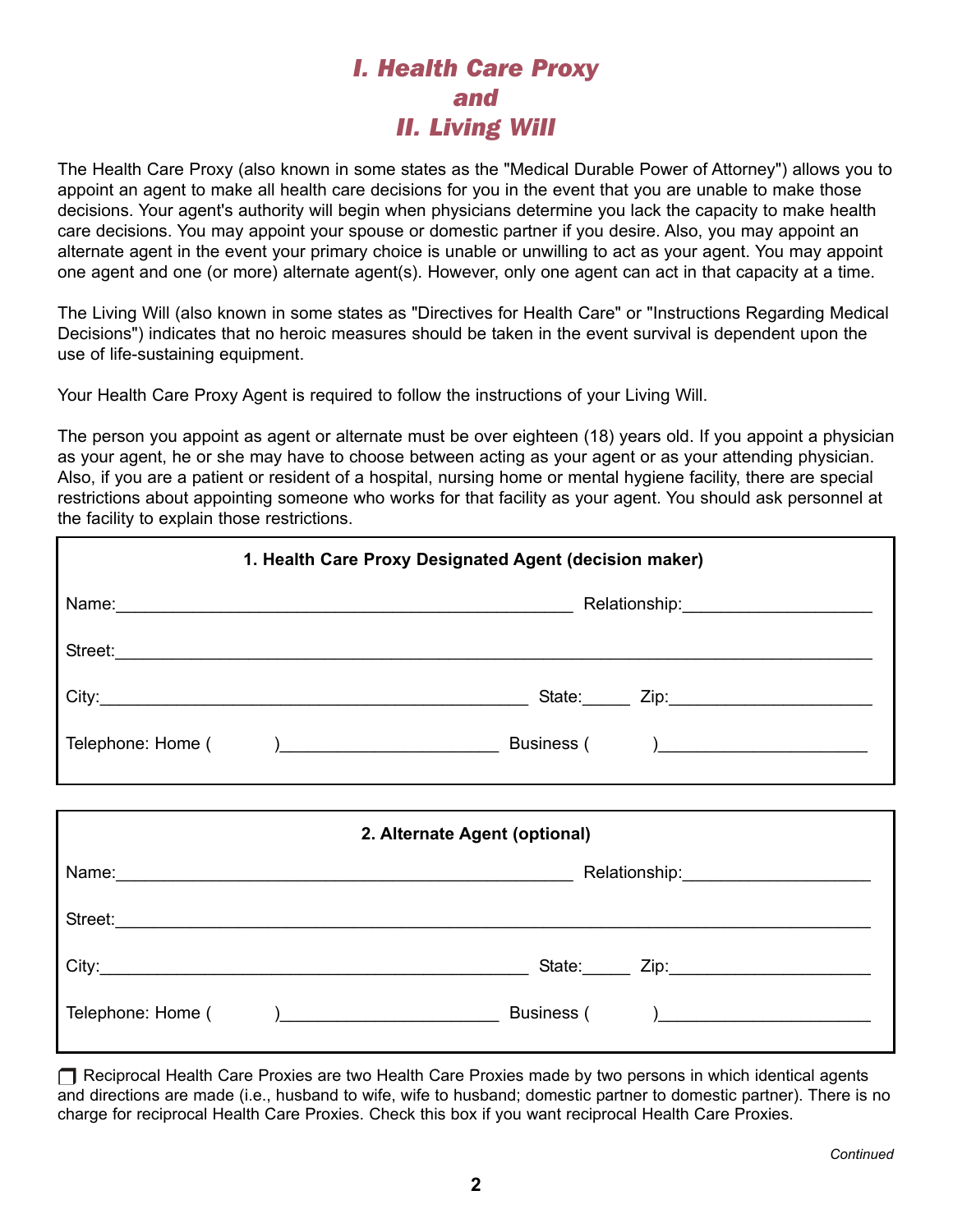## *III. Confidential Simple Will Questionnaire Review and Consider the Following*

- **A.** The Simple Will prepared for you based upon the information you have set forth in this questionnaire will provide for the distribution of your estate only.
- **B.** Reciprocal documents are two sets of documents made by two persons in which identical provisions are made in favor of each other (i.e., husband to wife, wife to husband; domestic partner to domestic partner).
- **C.** Non-identical documents are documents made by two persons in which the provisions are not identical. There is an additional charge to obtain non-identical Wills, Health Care Proxies and Durable Powers of Attorney.
- **D.** Your Will affects property held solely in your name. Jointly owned property will pass to the other joint owner. Property "In Trust For" the beneficiary of an insurance policy or an Individual Retirement Account will pass to that person or persons designated on the policy or account. Your Will only disposes of property that is not jointly owned or otherwise controlled by statute.
- $\Box$  If you are requesting a Reciprocal Last Will and Testament, please check here.

## *Assets*

Your estate may be subject to New York State Estate Taxation if the sum of your assets is at least \$1 million (check your state's estate tax exemption). In addition, your estate may be subject to additional Federal and State estate taxes if you or your spouse or domestic partner are not U.S. citizens. Please call the National Legal Office to obtain estate planning advice, which may reduce any tax burden, if (a) your estate is at least \$1 million, (b) you or your spouse or domestic partner are not U.S. citizens, or (c) your estate exceeds the Federal estate tax exemption.

## *Will Provisions*

Subsections **A, B, C, D, or E** below, respectively, set forth the Will provisions most customarily and usually requested by:

- A. **Married persons or domestic partners with child(ren) or grandchild(ren), or**
- B. **Married persons or domestic partners without child(ren) or grandchild(ren), or**
- C. **Unmarried, divorced or widowed persons with child(ren) or grandchild(ren), or**
- D. **Unmarried persons without child(ren) or grandchild(ren), or**
- E. **Individuals desiring an alternative plan of distribution.**

Note: Check one box only - A, B, C, D, or E. A check mark in the box adjacent to section A, B, C, or D will indicate that you wish for your property to be distributed precisely as indicated in all of the subdivisions of that section. In the event that you do not wish your property to pass exactly as set forth in all of the subdivisions in section A, B, C, or D, check the box adiacent to section E, and indicate your plan of *distribution in detail in the space provided in section E. Add additional sheets if necessary.*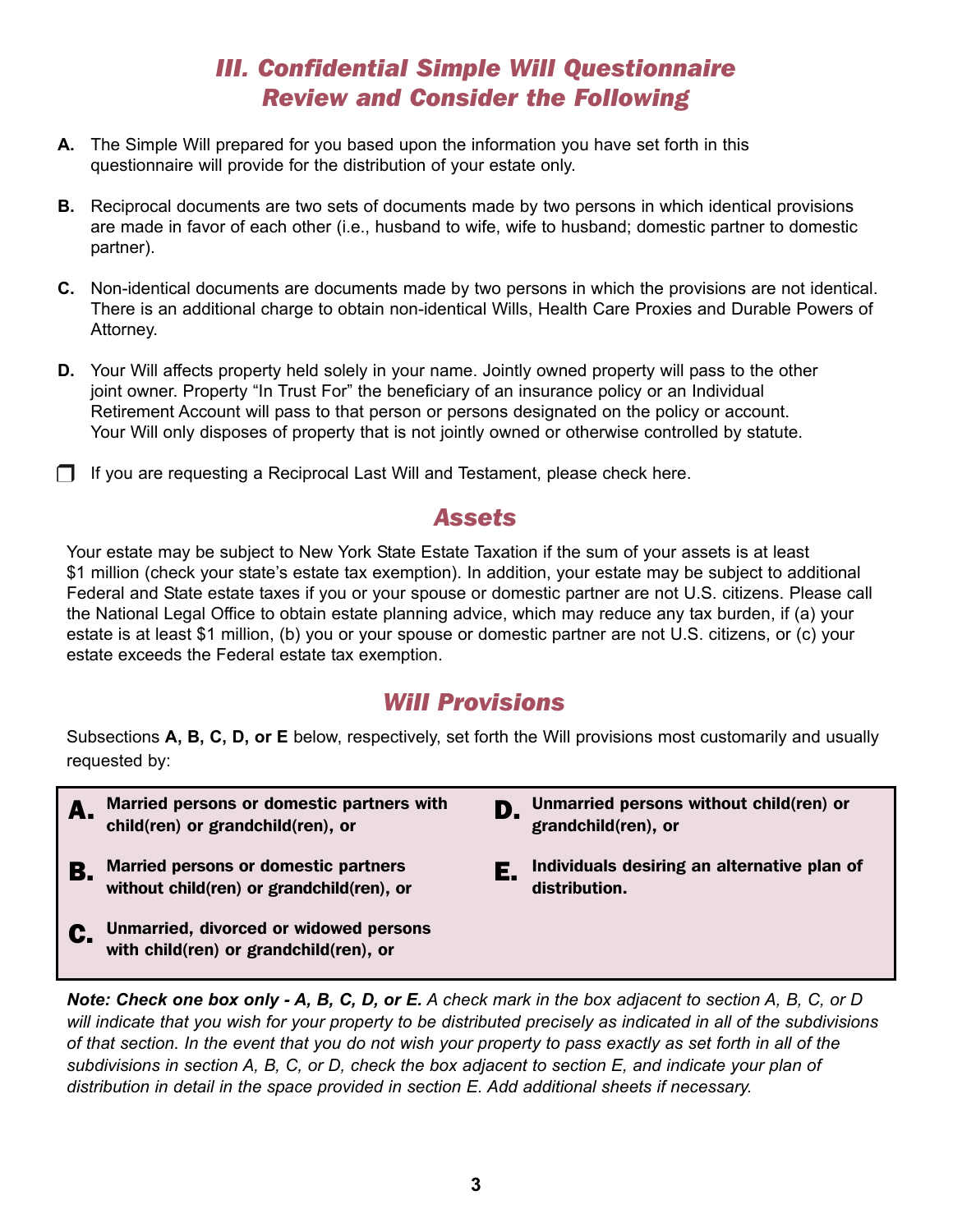## **Married Persons or Domestic Partners with Child(ren) or** A. **Grandchild(ren)**

Generally, most married people and domestic partners with child(ren) or grandchild(ren) provide that upon their death, their property will be distributed as follows:

- 1. Your estate (all property and assets not owned jointly with another person) will be distributed to your surviving spouse or domestic partner, but
- 2. If your spouse or domestic partner predeceases you, your estate will be divided in equal shares among all of your living children, but
- 3. If your spouse or domestic partner and one or more of your children predecease you, that child's share will be distributed to his or her child(ren), in equal shares, but
- 4. If your spouse or domestic partner and all of your children and grandchildren predecease you, your estate will be distributed to your living parent, or equally to your living parents, but
- 5. Should both of your parents predecease you, your estate will be distributed equally to your brothers and sisters or equally to the children of a predeceased brother or sister.

(Please check box A above only if you wish for your property to be distributed precisely and exactly as indicated in section A, 1 through 5, above.)

Note: If you have checked section A above, do not check section B, C, D, or E. If you have children under the age of eighteen (18) years, you must appoint a Guardian for those children by completing the "Guardian(s)" Section on page 6.

### **Married Persons or Domestic Partners without Child(ren) or Grandchild(ren)** B.

Generally, most married people and domestic partners without child(ren) or grandchild(ren) provide that upon their death, their property will be distributed as follows:

- 1. Your estate (all property and assets not owned jointly with another person) will be distributed to your surviving spouse or domestic partner, but
- 2. If your spouse or domestic partner predeceases you, your estate will be distributed to your living parent, or equally to your living parents, but
- 3. Should both of your parents predecease you, your estate will be distributed equally to your brothers and sisters or equally to the children of a predeceased brother or sister.

(Please check box B above only if you wish for your property to be distributed precisely and exactly as indicated in section B, 1 through 3, above.)

*Note: If you have checked section B above, do not check section A, C, D, or E.*

C.

## **Unmarried, Divorced or Widowed Persons with Child(ren) or Grandchild(ren)**

Generally, most unmarried, divorced or widowed persons with child(ren) or grandchild(ren) provide that upon their death, their property will be distributed as follows:

- 1. Your estate (all property and assets not owned jointly with another person) will be distributed in equal shares to all of your living child(ren), but
- 2. If one or more of your children predeceases you, that deceased child's share will be distributed to his or her child(ren), your grandchild(ren), in equal shares, but
- 3. If all of your children and grandchild(ren) predecease you, your estate will be distributed to your living parent, or equally to your living parents, but
- 4. Should both of your parents predecease you, your estate will be distributed equally to your brothers and sisters or equally to the children of a predeceased brother or sister.

(Please check box C above only if you wish for your property to be distributed precisely and exactly as indicated in section C, 1 through 4, above.)

Note: If you have checked section C above, do not check section A, B, D, or E. If you have children under the age of eighteen (18) *years, you must appoint a Guardian for those children by completing the "Guardian(s)" Section on page 6.*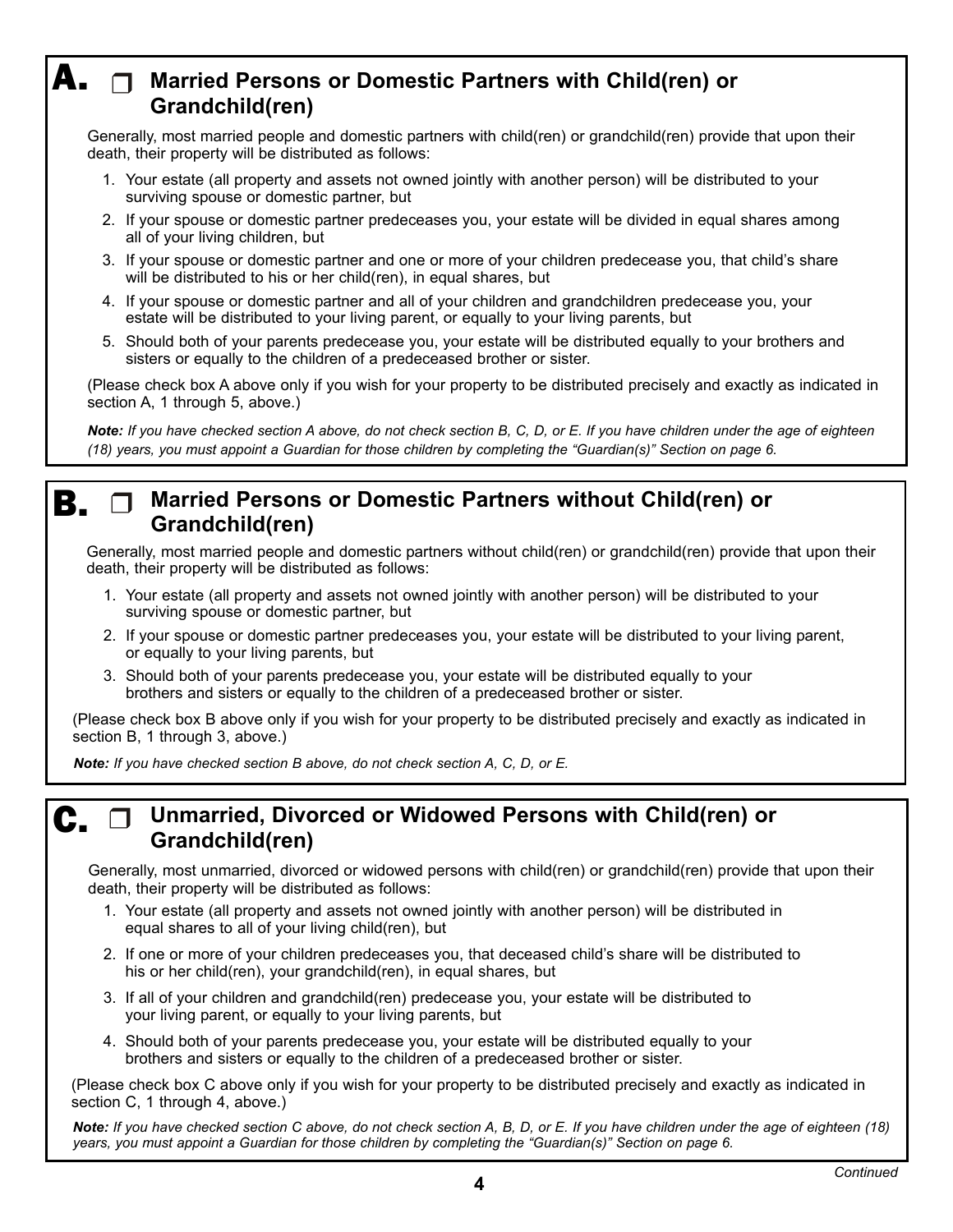### **Unmarried Persons without Child(ren) or Grandchild(ren)** D. 1

Generally, most unmarried persons without child(ren) or grandchild(ren) provide that upon their death, their property will be distributed as follows:

- 1. Your estate (all property and assets not owned jointly with another person) will be distributed to your living parent, or equally to your living parents, but
- 2. Should both of your parents predecease you, your estate will be distributed equally to your brothers and sisters or equally to the children of a predeceased brother or sister.

(Please check box D above only if you wish for your property to be distributed precisely and exactly as indicated in section D, 1 through 2, above.)

*Note: If you have checked section D above, do not check section A, B, C, or E.*

#### **Alternate Plan of Distribution** E.

Because your Will is a statement of your wishes and instructions, you may distribute your assets in any manner you choose. However, the following statutory limitations and rights may apply. These limitations and rights may vary by state.

- 1. In the event that you do not give your spouse at least a one-third share of your estate, your spouse may then, upon your death, contest the Will and assert his or her statutory right to receive a one-third share of your estate. For Florida Wills, the applicable percentage is 30%. *Note: A separated spouse retains statutory rights, unless he or she has waived these rights in a separation agreement or other document.*
- 2. If you have children under age 18 whom you named as beneficiaries of your estate, the person(s) you appoint as their Guardian will oversee your children's inheritance until your children reach age 18. Should you wish to establish a Trust for your children in your Will, instead of having their inheritance placed in a Guardianship account, please indicate so below, and you will be contacted by the National Legal Plan Office. *Note: The creation of a Trust is Not included in the free Simple Will benefit provided by the Legal Service Plan.*
- 3. **For Wills prepared in Florida:** In the event any lineal descendants or spouse survives you, and your Will gives part or all of your estate to charities, your surviving spouse or descendants may, upon your death, contest your Will in Florida and assert their statutory right to receive a share of the charitable gift, unless the Will is executed at least six (6) months prior to your death.

If, after considering all the preceding provisions and limitations, you choose to provide an alternative method of distribution, check box E above and describe, in detail, every provision that you desire to be included in your plan of distribution. Please include the full names and relationships of all beneficiaries.

You may list specific gifts to individuals and/or divide your estate among several individuals by listing percentages to each, making sure the percentages total 100%. Type or print clearly. Add additional sheets if necessary.

*Note: If you have checked section E above, do not check section A, B, C, or D.*

\_\_\_\_\_\_\_\_\_\_\_\_\_\_\_\_\_\_\_\_\_\_\_\_\_\_\_\_\_\_\_\_\_\_\_\_\_\_\_\_\_\_\_\_\_\_\_\_\_\_\_\_\_\_\_\_\_\_\_\_\_\_\_\_\_\_\_\_\_\_\_\_\_\_\_\_\_\_\_\_

 $\_$ 

\_\_\_\_\_\_\_\_\_\_\_\_\_\_\_\_\_\_\_\_\_\_\_\_\_\_\_\_\_\_\_\_\_\_\_\_\_\_\_\_\_\_\_\_\_\_\_\_\_\_\_\_\_\_\_\_\_\_\_\_\_\_\_\_\_\_\_\_\_\_\_\_\_\_\_\_\_\_\_\_

\_\_\_\_\_\_\_\_\_\_\_\_\_\_\_\_\_\_\_\_\_\_\_\_\_\_\_\_\_\_\_\_\_\_\_\_\_\_\_\_\_\_\_\_\_\_\_\_\_\_\_\_\_\_\_\_\_\_\_\_\_\_\_\_\_\_\_\_\_\_\_\_\_\_\_\_\_\_\_\_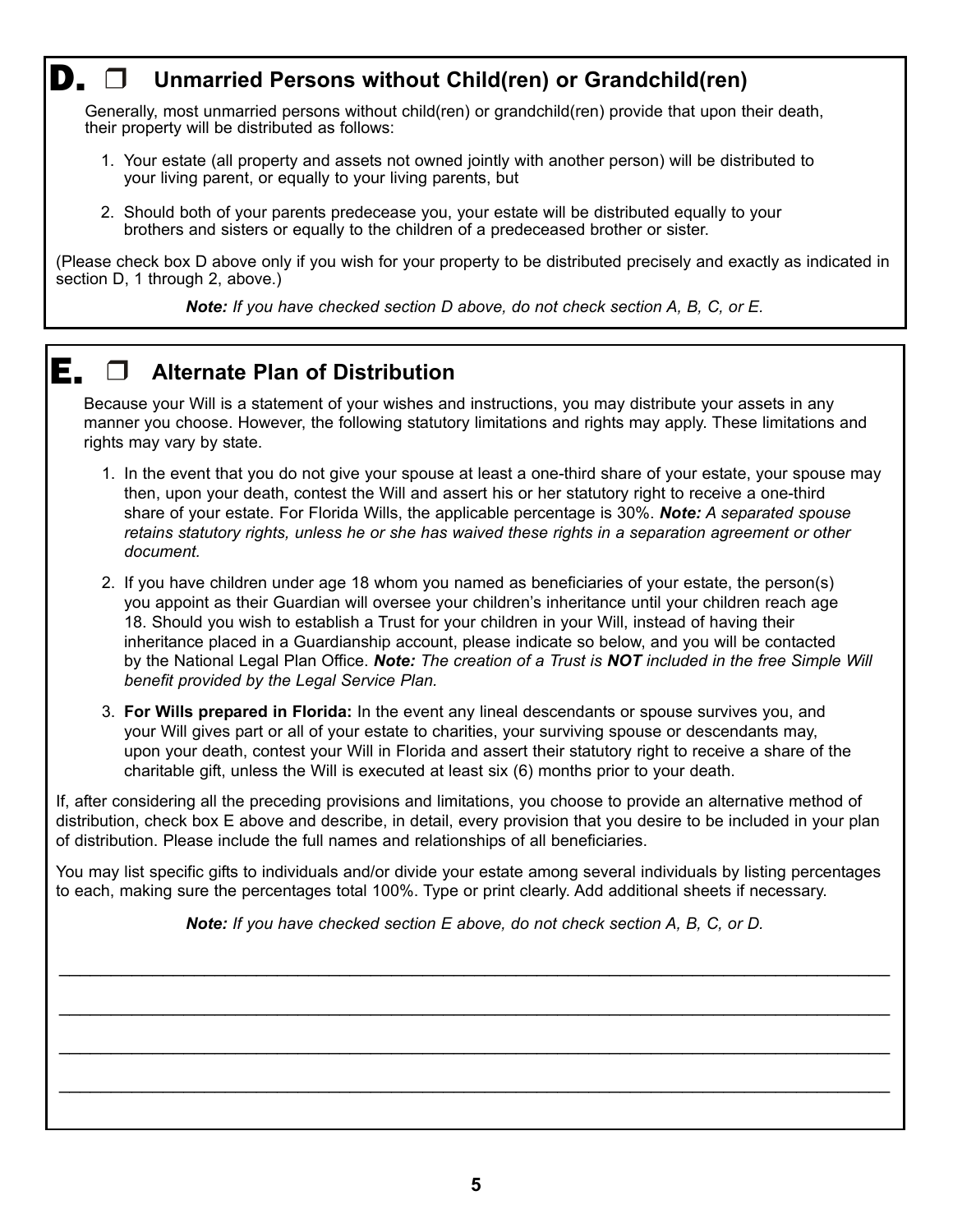# *Estate Executor (Male) - Executrix (Female) - Personal Representative (Florida)*

The person charged with administering your estate; paying taxes and/or other debts; and preserving, managing, and distributing estate assets and property is called an Executor, Executrix or Personal Representative. This person should be one in whom you have complete trust and confidence. **Your spouse or domestic partner may be named if you so desire.**

Please provide the following information about the person you wish to name to serve in this capacity.

| 1. Primary choice of Executor, Executrix or Personal<br>Representative (can be your spouse or domestic partner).<br>Full name:<br>Female<br>Male<br>Relationship: Note that                                                     | 2. Alternate choice of Executor, Executrix or Personal<br>Representative. This individual will serve in the event either<br>the primary or co-executor(trix)/personal representative is not<br>available or alive at the time of your death. |  |  |
|---------------------------------------------------------------------------------------------------------------------------------------------------------------------------------------------------------------------------------|----------------------------------------------------------------------------------------------------------------------------------------------------------------------------------------------------------------------------------------------|--|--|
| If you wish to have an individual serve with your primary<br>choice as co-executor, co-executrix or co-personal<br>representative, insert that individual's name below:<br>Full name:<br>$\Box$ Male<br>Female<br>Relationship: | Full name:<br>Relationship: Note that<br>Female<br>Male<br>"Joint" Alternate Executor, Executrix or Personal<br>Representative (if you so desire).<br>Full name:<br>Relationship:<br>Female<br>Male                                          |  |  |

## *Guardian(s) of Minor Children*

The surviving parent of a child under the age of eighteen (18) is ordinarily entitled to be the Guardian of that child. In the case of simultaneous death of you and your spouse, or if you are a single parent, you should appoint a Guardian for your child(ren) under the age of eighteen (18). Prior to the completion of this Questionnaire, you should make sure your proposed Guardian(s) is (are) willing to serve as Guardian(s). This Guardian will have legal custody of your children in the event that you and your spouse die before your children reach age eighteen (18). To appoint a Guardian in your Will, please complete the Guardian section below.

An individual will be disqualified from acting as a Guardian or Executor/Executrix/Personal Representative if that individual is:

- 1. Less than eighteen (18) years of age, or
- 2. A judicially declared incompetent, or
- 3. A non-United States citizen who does not reside in the United States, or
- 4. A convicted felon.

**For Wills being prepared in Florida:** When naming a Guardian/Personal Representative, the individual must be a Florida resident unless the individual named is your spouse, or blood relation, or the spouse of a blood relation. These individuals can serve even if they are not residents of Florida.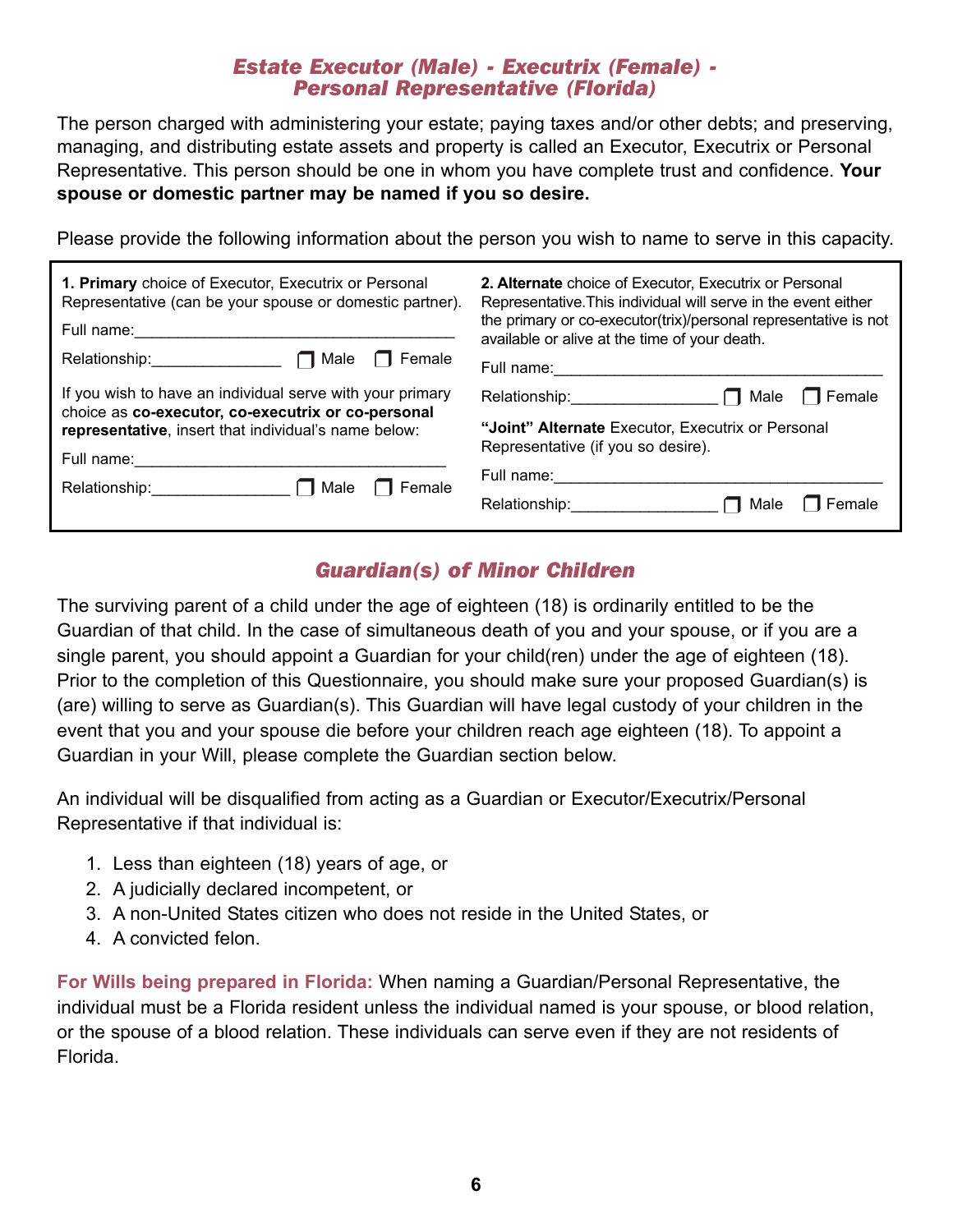**Important information concerning Guardianship:** Another important factor to consider is how your children will inherit from your estate if they are under age eighteen (18). If you have a Simple Will prepared and only complete the Guardian section, assets passing under your Will to your children will be placed under a Court-supervised Guardianship Estate. The Guardian of your children will account to the Court annually for the funds in the estate until your children reach age eighteen (18). The Guardian will also have to request the Court's permission to withdraw funds from the Guardianship accounts for your children's needs.

Many parents prefer to establish a Trust for their minor children in their Wills. Through the Trust, parents can name Trustees (who may also be the same persons as the Guardians) to hold assets inherited by their children, and use the funds for the children's needs (health, education, maintenance, support, etc.). The Trustees do not need Court permission to withdraw money from the Trust for the children's needs. In addition, parents may even choose to stagger the outright distribution in equal portions, for example, at ages 21, 25 and 30.

Once you establish a Trust within a Will, the document is no longer considered a Simple Will and it is not included in your free Simple Will benefit. If you wish to establish a Trust for your children, additional fees will be incurred. Please contact the National Legal Office for further instructions. The National Legal Office telephone numbers are listed on page 1.

Provide the following information about the person(s) you select to be Guardian(s). In the event that my spouse predeceases me, I name as Guardian(s):

| 1. Primary choice of Guardian:                    | 2. Alternate choice of Guardian:               |
|---------------------------------------------------|------------------------------------------------|
|                                                   |                                                |
|                                                   |                                                |
| "Joint" Guardian (if you so desire):              | "Joint" Alternate Guardian (if you so desire): |
| Full name: <u>_______________________________</u> |                                                |
|                                                   |                                                |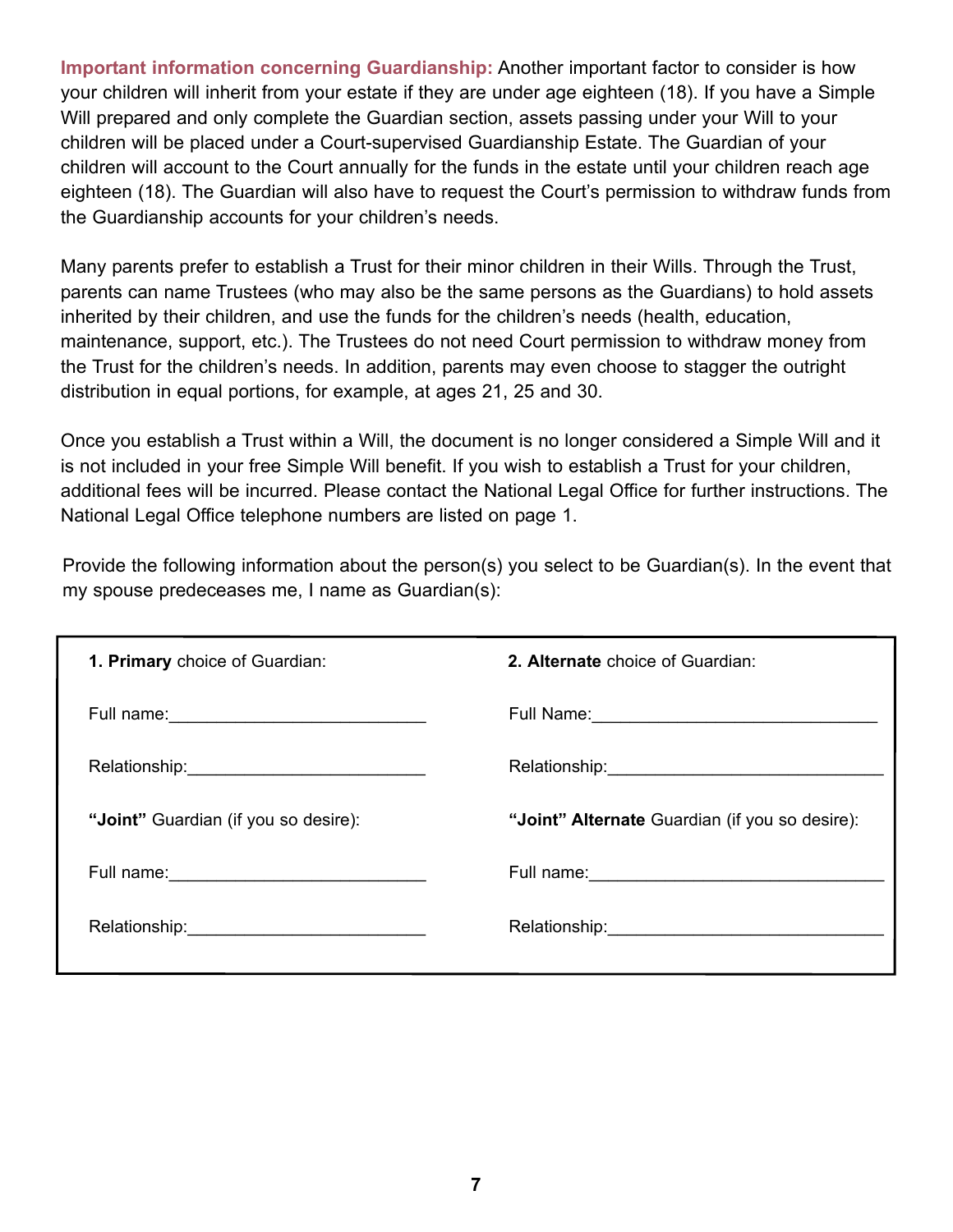## *I. Power of Attorney for Financial Transactions*

The Power of Attorney permits you to designate one or two people as your decision maker(s), referred to as your attorney(s)-in-fact, to handle your financial affairs (as opposed to your health affairs) if you are unable to do so. If you prefer to designate more than one person as your attorney(s)-in-fact, you may do so, but you must specify whether you want those persons to act "**Jointly**" or "**Separately**." If they are to act **Jointly**, both must sign your financial papers. If they are to act **Separately**, each one can act independently of the other. This Power of Attorney provides your attorney(s)-in-fact with full authority to sign your name to any legal document, in addition to acting as your agent in specific situations, such as making decisions regarding retirement plans, making gifts, tax elections, etc.

**Please Note:** With respect to the Power of Attorney (POA) only, if a second POA is requested within the same Plan year, there will be an additional charge of \$75 for the second POA, payable to either the National Legal Office, or Glantz Law for Florida residents. If you do not draft a POA in a prior Plan year, you would be entitled to two (2), free, POAs in your second subsequent Plan year. If the POA is for a covered participant under the Elder Rider, the \$75 charge will apply.

| 1. Attorney-in-fact (decision maker)                                                                                             | 2. Co-Attorney-in-fact (optional)                                                                                                                                                                                                |  |  |
|----------------------------------------------------------------------------------------------------------------------------------|----------------------------------------------------------------------------------------------------------------------------------------------------------------------------------------------------------------------------------|--|--|
| Name                                                                                                                             |                                                                                                                                                                                                                                  |  |  |
| Address<br><u> 1980 - Johann Johann Stoff, deutscher Stoff, der Stoff, der Stoff, der Stoff, der Stoff, der Stoff, der Stoff</u> |                                                                                                                                                                                                                                  |  |  |
| (NO P.O. Box)                                                                                                                    | (NO P.O. Box)                                                                                                                                                                                                                    |  |  |
|                                                                                                                                  | Relationship<br>expression and the contract of the contract of the contract of the contract of the contract of the contract of the contract of the contract of the contract of the contract of the contract of the contract of t |  |  |
| Check one if you appoint more than one person:                                                                                   |                                                                                                                                                                                                                                  |  |  |
| Act Separately $\Box$ Act Jointly                                                                                                |                                                                                                                                                                                                                                  |  |  |

You may also prefer to appoint an alternate agent(s) to manage your financial affairs in the event your primary agent(s) cannot serve because of death, resignation, incapacity, or any other reason.

| 1. Alternate Attorney-in-fact (decision maker)                                                                                 | 2. Alternate Co-Attorney-in-fact (optional)                  |
|--------------------------------------------------------------------------------------------------------------------------------|--------------------------------------------------------------|
| Name<br><u> 1980 - Jan Stein Harry Harry Harry Harry Harry Harry Harry Harry Harry Harry Harry Harry Harry Harry Harry Har</u> | Name                                                         |
| Address<br><u> 1980 - Johann Stone, martin eta politikar</u>                                                                   | Address<br><u> 1980 - Jan Alexandri, manazarta bashkar (</u> |
| (NO P.O. Box)                                                                                                                  | (NO P.O. Box)                                                |
|                                                                                                                                | Relationship Relationship                                    |
| Check one if you appoint more than one person:<br>Act Separately $\Box$ Act Jointly                                            |                                                              |

 $\Box$  Reciprocal Powers of Attorney are two Powers of Attorney made by two persons in which identical agents and provisions are made (i.e., husband to wife, wife to husband; domestic partner to domestic partner). There is no charge for reciprocal Powers of Attorney. Check this box if you want a reciprocal Power of Attorney.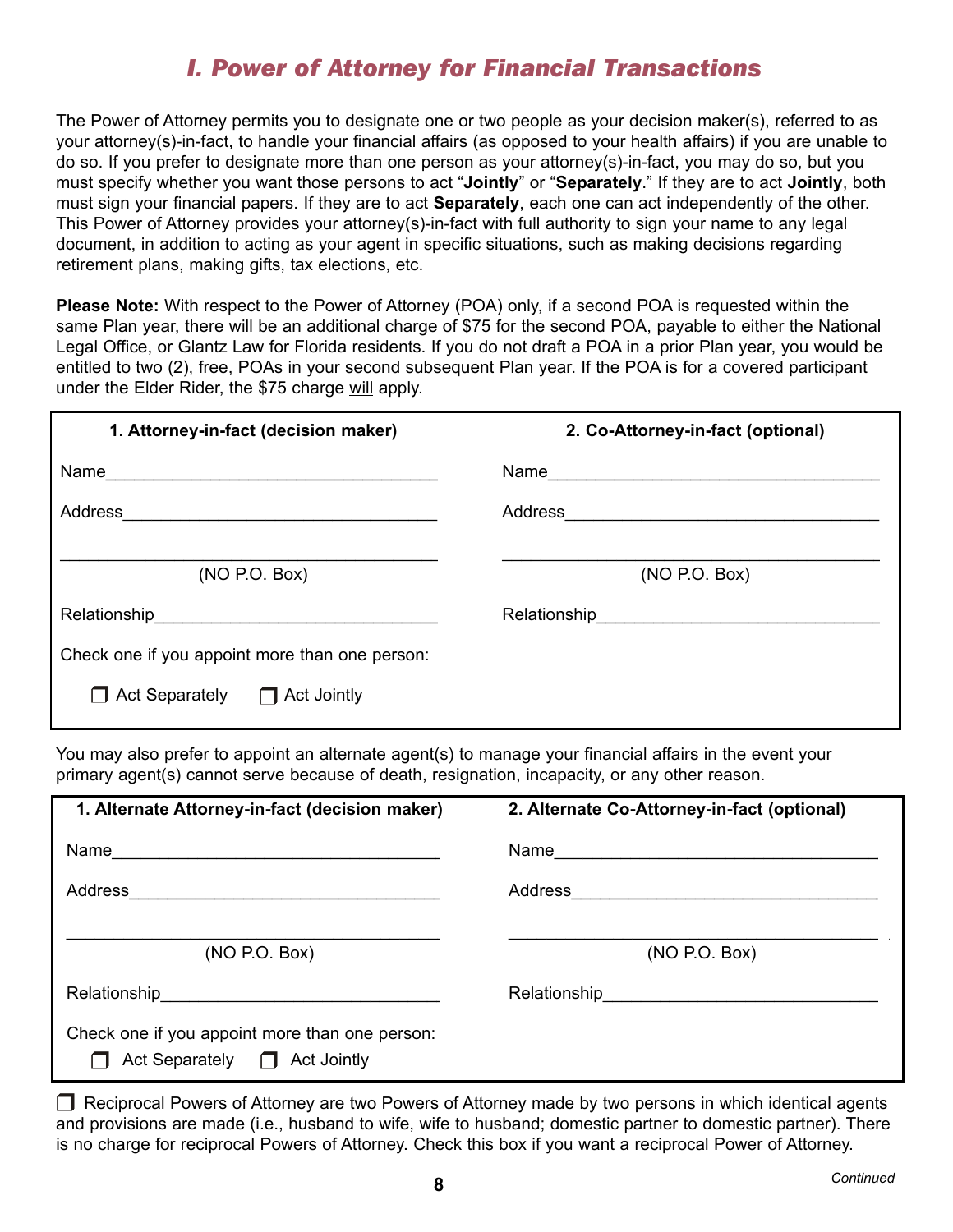# *Power of Attorney, continued...*

# **IMPORTANT FOR NEW YORK STATE RESIDENTS: (PLEASE READ CAREFULLY)**

### *FAILURE to CoMPLEtE tHIS FoRM WILL RESULt IN A DELAY oF PRoCESSING YoUR DoCUMENtS!*

A. The new **NEW YORK** Power of Attorney allows for you to appoint a third party, a **"monitor,"** to **oversee the actions of your agent(s)**. The monitor can demand from your agent(s) documentation concerning transactions your agent(s) made on your behalf. If you wish to appoint a monitor to oversee your agent(s), please check the below box:

**T** Yes, I would like a monitor to oversee my agent(s).

\_\_\_\_\_\_\_\_\_\_\_\_\_\_\_\_\_\_\_\_\_\_\_\_\_\_\_\_\_\_\_\_\_\_\_\_\_\_\_ (Name and Address of Monitor)

\_\_\_\_\_\_\_\_\_\_\_\_\_\_\_\_\_\_\_\_\_\_\_\_\_\_\_\_\_\_\_\_\_\_\_\_\_\_\_

No, I would not like to appoint a monitor at this time.

B. The new **NEW YORK** Power of Attorney requires that you sign a Statutory Gifts Rider (SGR) if you wish to allow your agent(s) appointed under your Power of Attorney to make gifts. The rider is an **optional** document that allows your agent(s) to make major gifts of your money or property during your lifetime under his or her authority in your Power of Attorney. In order for a principal to authorize an agent(s) to make major gifts, **you must execute the SGR in addition to the Power of Attorney**. If you wish to allow your agent(s) to make major gifts on your behalf, please check the box below:

> Yes, I wish to allow my agent(s) to make gifts on my behalf; provide me with a Statutory Gifts Rider.

No, I do not wish to allow my agent(s) to make gifts on my behalf. I do not wish to complete a Statutory Gifts Rider.

**\*\*\* You should strongly consider granting gifting power with your SGR to your agent(s). Gifting can be an integral and necessary part of your overall estate plan. Not providing your consent to gift your assets under the SGR could potentially handicap the ability of your agent(s) to take advantage of favorable tax planning and even inhibit your future Medicaid eligibility.**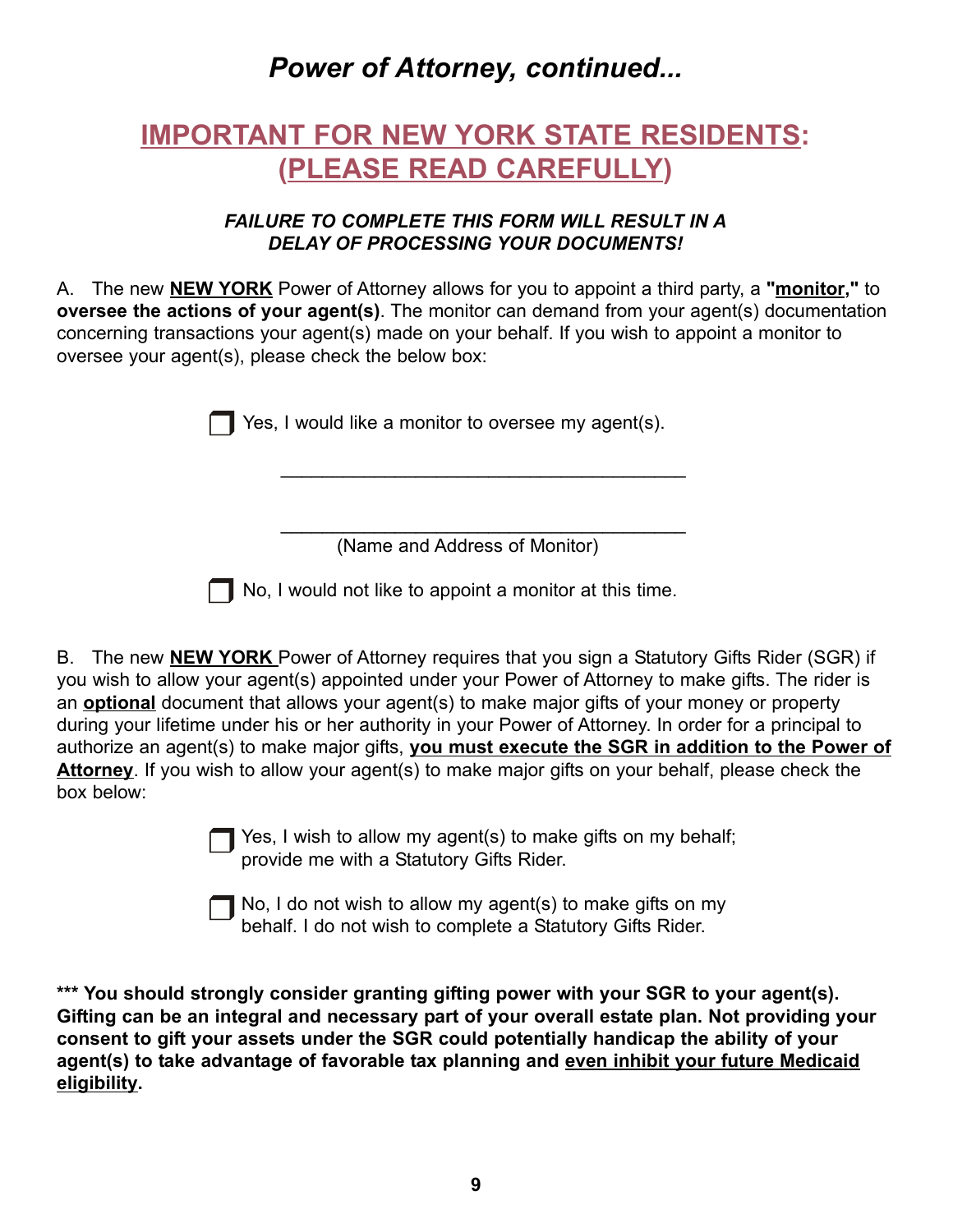## *Sign, Date and Mail*

\_\_\_\_\_\_\_\_\_\_\_\_\_\_\_\_\_\_\_\_\_\_\_\_\_\_\_\_\_\_\_\_\_\_\_\_\_\_\_\_\_\_\_\_\_\_\_\_\_\_\_\_\_\_\_\_\_\_\_\_\_\_\_\_\_\_\_\_\_\_\_\_\_\_\_\_\_\_\_\_\_\_\_\_

\_\_\_\_\_\_\_\_\_\_\_\_\_\_\_\_\_\_\_\_\_\_\_\_\_\_\_\_\_\_\_\_\_\_\_\_\_\_\_\_\_\_\_\_\_\_\_\_\_\_\_\_\_\_\_\_\_\_\_\_\_\_\_\_\_\_\_\_\_\_\_\_\_\_\_\_\_\_\_\_\_\_\_\_ Signature of Covered Individual for whom all documents are to be prepared Date

Signature of Spouse or Domestic Partner if Reciprocal Documents have been requested Date

**Please Note:** All documents in each Legal Security Package must be prepared for the same individual.

□ Non-Identical/Reciprocal Simple Will, Health Care Proxy & Living Will -- Free

 $\Box$  Power of Attorney -- \$75 (if you are in your first Plan year)

 $\Box$  Power of Attorney -- Free (if you are in your second subsequent Plan year and did not utilize the document in the prior year)

If you are requesting documents for a covered individual (i.e., Parent, Grandparent, Parent-in-Law, and Grandparent-in-Law) under the Elder Law Rider, please check the appropriate box below:

Simple Will, Health Care Proxy & Living Will -- Free (once per year, \$50 for each additional)

Power of Attorney -- \$75

□ Simple Will, Health Care Proxy, Living Will & Power of Attorney -- \$100

### *Where to mail your completed Legal Security Package*

- 1. For documents prepared for residents of all states *except Florida*, mail your completed Legal Security Package to: **Feldman, Kramer & Monaco, P.C., Attorneys at Law, 330 Vanderbilt Motor Parkway, Hauppauge, NY 11788-5110.**
- 2. For documents prepared for residents of *Florida*, mail your completed Legal Security Package to: **Glantz Law, Attorneys at Law, Wellesley Corporate Plaza, 7951 S. W. 6th Street, Suite 200, Plantation, FL 33324.**

**Four to six weeks** following our receipt of this Legal Security Package, your legal documents and a copy of your Will will be forwarded to you along with the name, address and telephone number of an attorney in your geographical area who will supervise the execution of your Will at no cost.